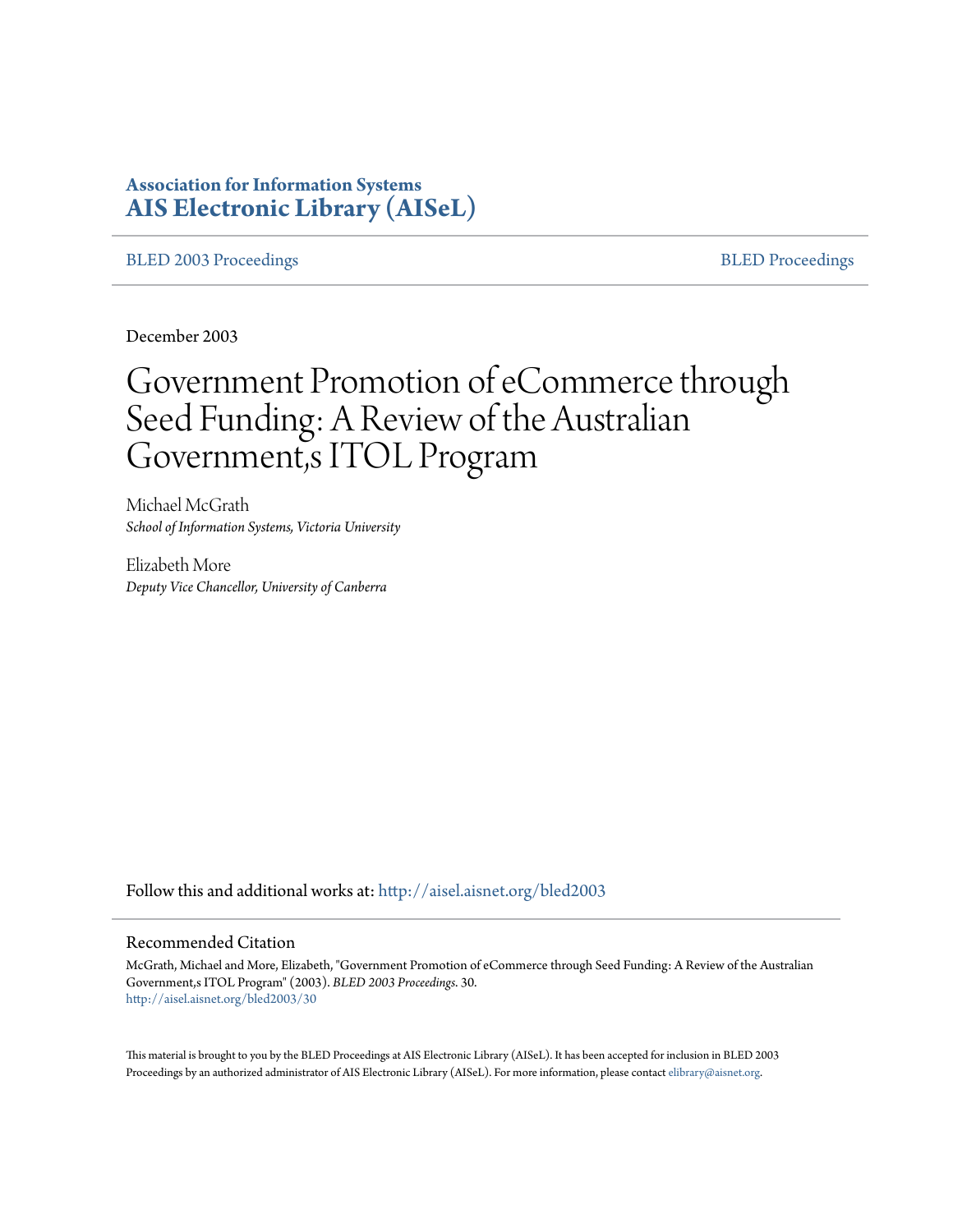# **16th Bled eCommerce Conference**

#### **eTransformation**

Bled, Slovenia, June 9 – 11, 2003

# **Government Promotion of eCommerce through Seed Funding: A Review of the Australian Government's ITOL Program**

#### **G. Michael McGrath**

School of Information Systems, Victoria University, Australia Michael.McGrath@Vu.edu.au

#### **Elizabeth More**

Deputy Vice Chancellor, University of Canberra, Australia Elizabeth.More@Canberra.edu.au

# **Abstract**

*As in many other countries, the take-up rate of eCommerce in Australian SMEs has been poor. The Australian Government has attempted to address this (in part) through its 'Information Technology On-Line' (ITOL) program – a program that aims to accelerate the adoption of eCommerce through the provision of seed funding to on-line projects proposed by industry-based consortia. Some 81 projects have been funded so far and, in this paper, we review progress to date. While there have been some outstandingly successful projects, others have floundered. Provision of adequate project resources, together with effective change and relationship management, were identified as key critical success factors.* 

# **1. Introduction**

What we are witnessing in contemporary organizational life are the opportunities wrought by technological changes, most recently through web-based technology and the Internet. These shake traditional foundations of organizing and the very nature of organizations. New challenges are, therefore, confronting management across a diverse array of industries and government, and offer the likelihood, through economically viable new options, of new paradigms for organizational life, practices and processes, models, and relationships (Feeny, 2001).

There is widespread agreement, however, that the impact of online technologies has been very uneven, with a relatively small number of individuals and (particularly) companies quick to take advantage of new opportunities. This applies particularly to SMEs, a sector of the Australian economy where over one million companies provide jobs for almost five million members of the workforce (approximately 28% of the total Australian population). Yet, according to the Boston Consulting Group (2001), takeup of eCommerce by Australian SMEs is very slow – even by world standards. This is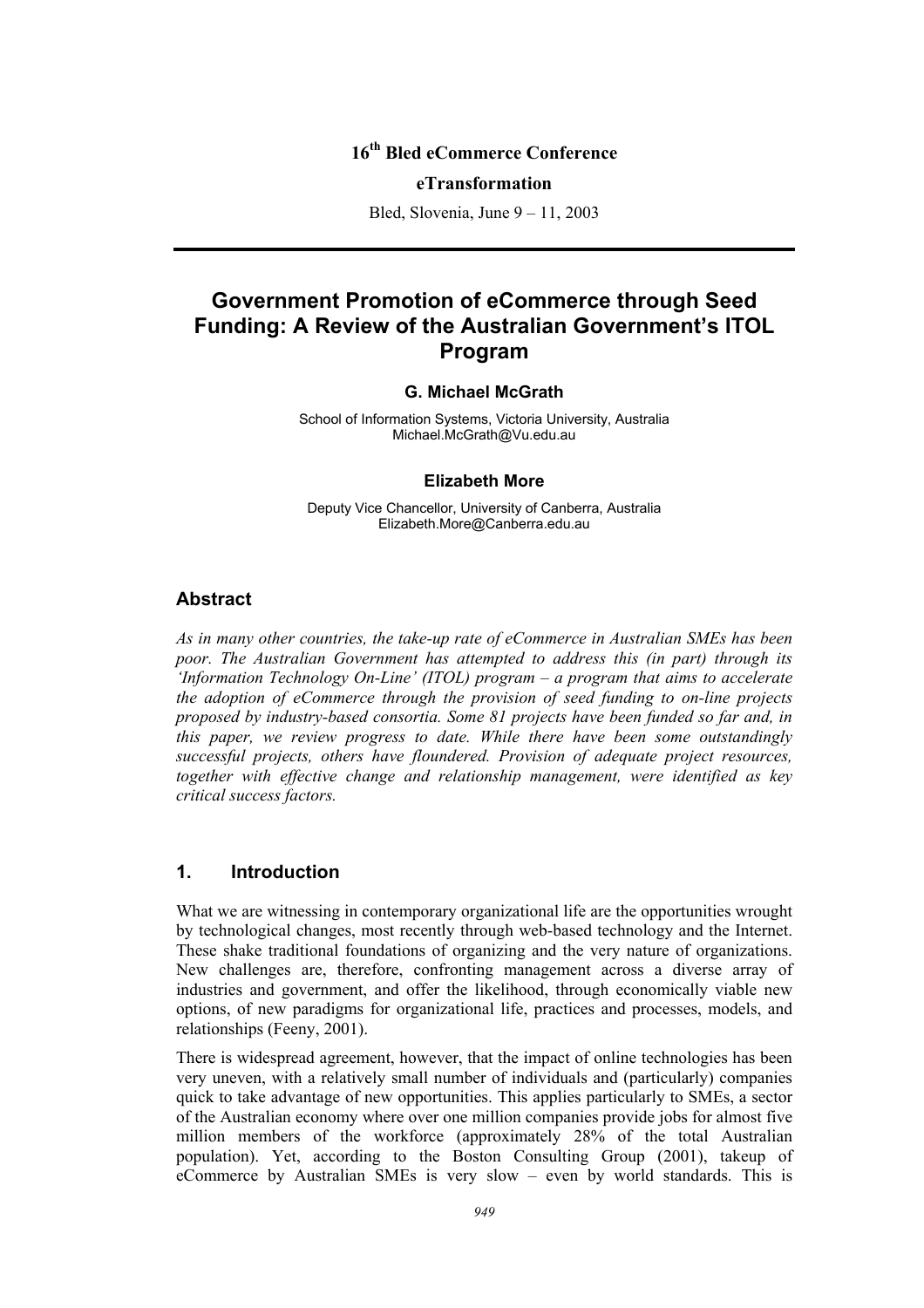somewhat surprising given that, according to most studies undertaken (e.g. NOIE, 2001; Boston Consulting Group, 2001), Australia rates very highly by international standards with regard to the percentage of its population connected to the Internet. It is also a matter of considerable concern for the Australian Government.

Reasons identified for the slow take up of eCommerce among Australian SMEs include a lack of strategic awareness; lack of technical knowledge; mistrust of technology; the 'what's in it for me' syndrome; high costs; and immediate, competing pressures (Boston Consulting Group, 2001). Another study (NOIE, 2001) suggests that among the major impediments to eCommerce uptake by small businesses are the lack of access to information and ICT skills, and the lack of practical experience in preparing, appreciating and applying a business case for eCommerce.

This is consistent with international experience. For example, Fife and Pereira (2002) demonstrate that lack of capital and skilled personnel, the high cost of eCommerce applications, and the need to re-engineer SMEs' core business processes remain as the most challenging impediments to the adoption of eCommerce applications by SMEs. For example, they point out that most estimates put the cost of establishing a web site at around \$US15-17,000. Furthermore, in a recent survey of small businesses in the UK, 48% of respondents said that they did not have web sites and did not understand the potential benefits that might flow from eCommerce applications. In addition, only 50% of SMEs with web sites were using them to sell goods and services. In the US, 62% of SMEs reported not having web sites and only 12% were using them for online sales. The same research notes that since SMEs are part of some 80% of the supply chains of large corporations, these SMEs would require a re-engineering of their core business processes before both SMEs and large corporations can maximize eCommerce-generated cost savings (Fife and Pereira, 2002).

In an attempt to address these problems, the Australian Government has established its *Information Technology On-Line (ITOL)* program. This \$13million program provides seed funding for diverse online activities, with the aim of encouraging and hastening eCommerce takeup among Australian organizations – particularly SMEs. ITOL commenced in 1996 and, in this paper, we report on a two-year study where we reviewed the program, its funded projects, collaborative arrangements between project consortia, problems and obstacles, and success measures. Complete details of our research are reported in (McGrath and More, 2002). In this paper, we focus mainly on the degree to which the program might be judged to have been successful (or otherwise) and the related issue of problems encountered. We also pay particular attention to relationship management – a critical issue, given that a fundamental feature of ITOL is its emphasis on collaboration between and among companies and other stakeholders.

# **2. The ITOL Program**

The ITOL Program (NOIE, 2001) aims to accelerate Australian adoption of eCommerce solutions: by providing seed funding for diverse activities that encourage collaborative industry based projects; by enhancing adoption of b2b practices across a wide range of industry sectors, especially by clusters of SMEs; and by fostering awareness and strategic take up of innovative eCommerce solutions within and across industry sectors - in order to deliver sustainable economy wide returns and contribute to increased competitiveness. Since the program began in 1996, ITOL has already provided \$7.5 million (in seven funding rounds) to support 81 innovative eBusiness projects across a diverse range of industry sectors and geographic regions. The extension of the program will see over \$13 million in additional funding available to the program through to 2006.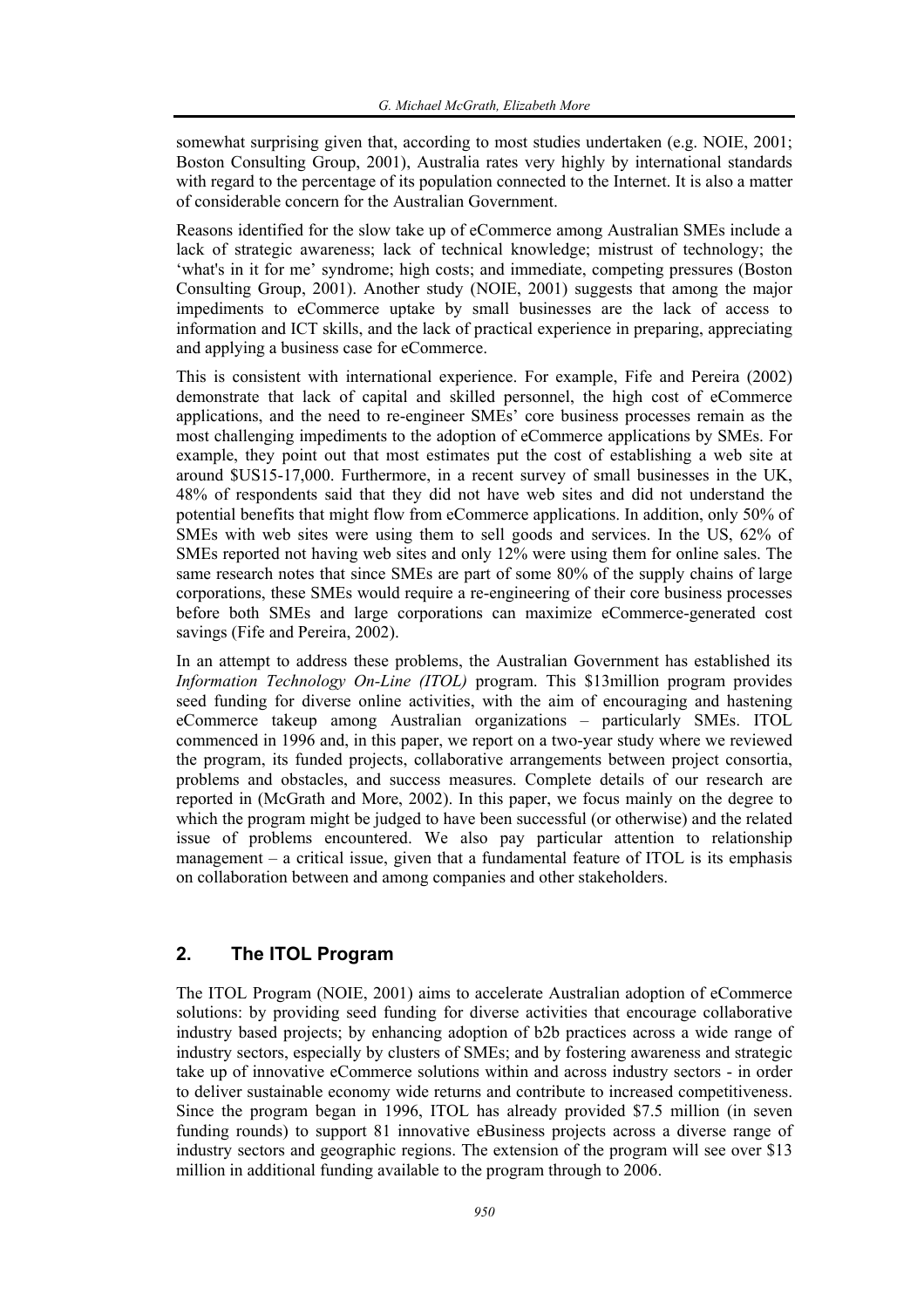The range of projects is impressive and cluster around the following categories:

- *applied solutions* projects designed to use online technology to provide solutions to everyday problems (e.g. Livestock Exchange Online).
- *data warehouse* projects that will make industry information easier to access for businesses and consumers (e.g. Australian Tourism Data Warehouse).
- *industry network* projects designed to establish extranets for a specific industry or sector (e.g. Screen Industries Online).
- *portal* projects designed to encourage an industry or a region to move online by providing a specific facility (e.g. Water Industry Alliance Portal).
- *supply chain management* projects designed to improve the flow of products and services (e.g. Office Products E-Commerce Network (OPEN)).
- *security solutions* projects designed to develop technologies to address security concerns (e.g. Patient Centred Data using Smart Cards).
- *standards setting* projects primarily designed to establish common standards for a particular industry (e.g. E-Hub: The Electrical & Data Cabling Industry EC Initiative).
- *others* projects for training or eCommerce research (e.g. Electronic Commerce for SME Exporters).

National Office for the Information Economy (NOIE) CEO John Rimmer (ITOL Workshop, 29/3/01) explained his vision for NOIE as a key focal point in coordinating, advising and providing leadership for the Australian Government's consideration of Information Economic Issues. He emphasised the adoption of eBusiness and online systems within government and the development of an innovative supply side industry. He regarded the ITOL program as a "*catalyst for e-business adoption in the community,"* stressing the importance of a learning approach in projects, building capabilities and skills, broader learning in eCommerce for the wider community, and as an investment in Australia's future. Another NOIE Branch Manager, Phil Malone (ITOL Workshop, 29/3/01) emphasised NOIE's role as a broker and facilitator.

A recent report by Boston Consulting Group (2001; p.10) was positive in its assessment of ITOL, suggesting that:

*Government policy to assist business adoption is off to a good start. NOIE has taken some excellent steps, and the government is rated highly in its 'light touch' approach to regulation. … The … ITOL program to assist private sector in exchange development … is a welcome step. …. Government's role in e-business adoption is twofold: to facilitate, where possible, the private sector's rapid adoption of e-business; and to ensure that government itself comes online quickly and efficiently. In both of these areas, Australia has enjoyed strong early leadership.* 

As we shall see, the results of our own study were somewhat more mixed, with some extremely successful projects, some abject failures and many more where the 'jury is still out'.

# **3. Study Methodology**

In our study, we aimed to address the following questions:

• To what extent have ITOL projects proved to be successful?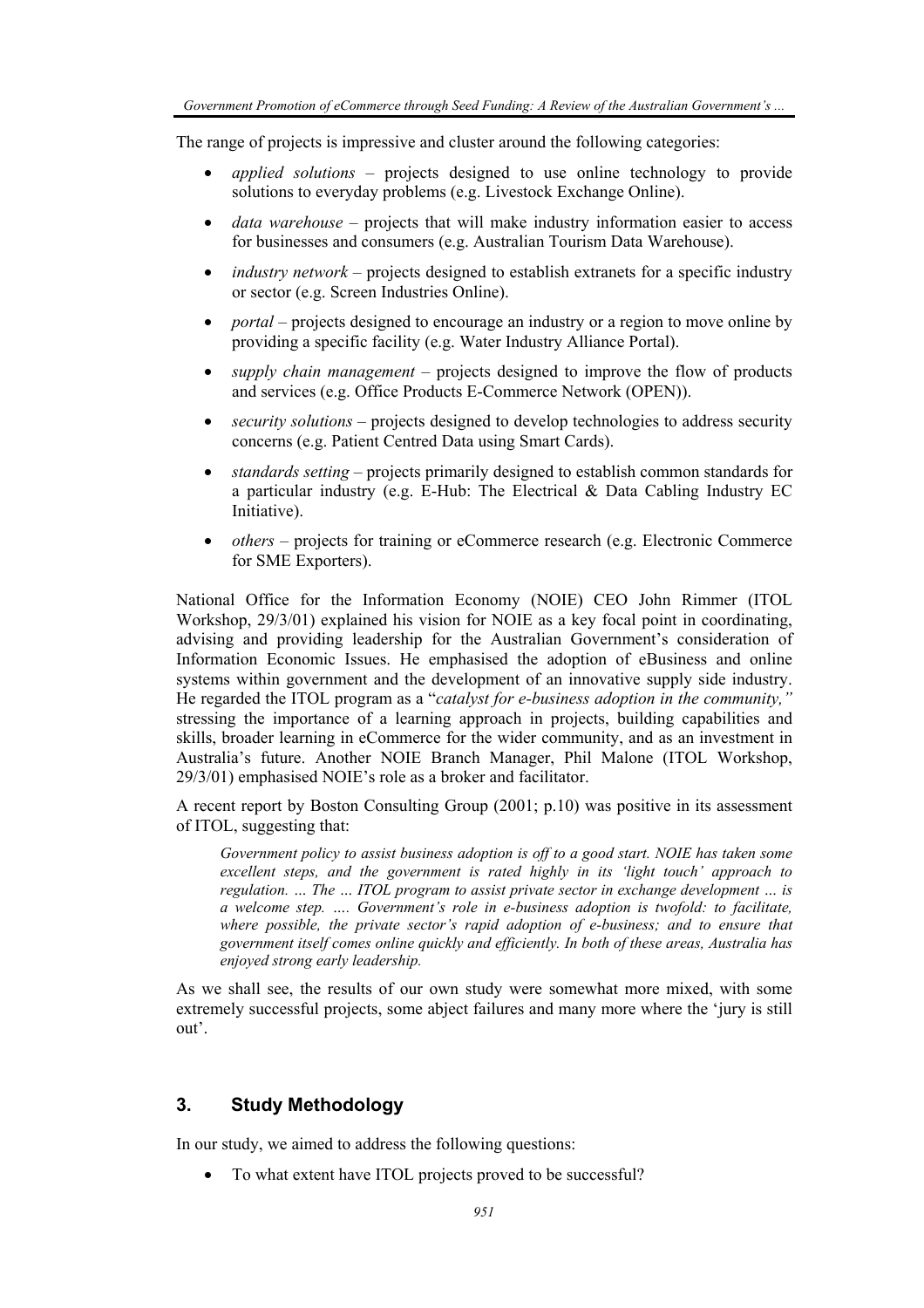- What do the ITOL projects reveal about critical success factors for eCommerce projects?
- To what extent do the ITOL projects support current views related to eCommerce and new organizational forms enabled by the same?

In this paper, we focus mainly on the first two of these questions.

The study took approximately two years to complete and was conducted during 2001/2002. We used key concepts from knowledge management, organization studies and resource-based perspectives, and employed both quantitative and qualitative methods including:

- A literature review covering areas such as eCommerce, collaboration, strategic alliances, new organizational forms, diffusion of technology, organizational knowledge and learning, and critical success factors.
- A review of similar grant programs in other countries.
- Analysis of ITOL project files
- Participation in ITOL Peer Workshops.
- Interviews with key NOIE/ITOL personnel.
- Content analysis of publications such as government reports, company profiles, and relevant web sites.
- A survey sent to all 67 ITOL grant recipients with a response rate of 52%. The survey incorporated questions around the background of projects funded, the nature of collaboration, achievements, obstacles and outcomes, and comments on NOIE support.
- In-depth interviews, both face-to-face on site, and teleconferenced, each of approximately two hours duration with a representative group of 27 projects across each of the five funding rounds. These involved both successful and unsuccessful projects and those that were completed and ongoing. These were taped with permission and transcribed for analysis. The selection criteria related to innovation, degree of success (as rated by survey respondents), eCommerce readiness, collaboration experience, measurable community benefits, and scale and diversity.
- Quantitative data analysis of survey responses and qualitative data analysis of interview data.

In this research, success was defined in terms allied to that emphasised by Douma et al. (2000; p.581): *"as the degree to which … partners achieve their alliance objectives."* Failure was defined in terms of not meeting objectives, although in some cases objectives had been modified or changed with experience and, in others, objectives had not been completely met because time and/or funding had run out. It is important to note, however, that, in a wider sense, a lack of success did not necessarily imply total failure, in that the ITOL program was structured such that all participants could benefit from the experiences of others through knowledge sharing processes.

Among some problems encountered during the research were the following:

• Some difficulty in getting up-to-date contact addresses for old ITOL projects, given that several of those in-charge of completed projects had moved on to other jobs and could no longer be located. In addition, a number of the consortia for the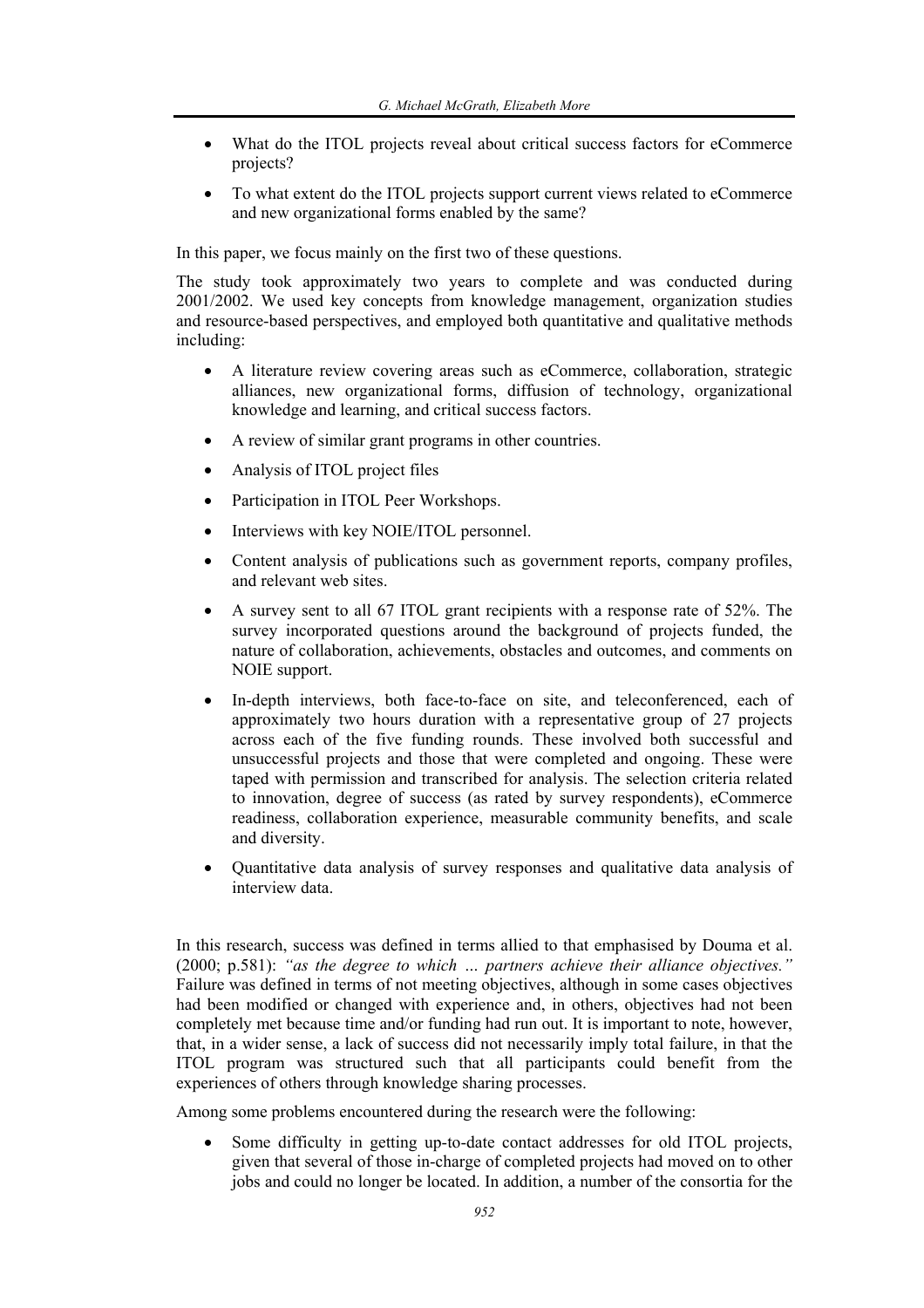different projects had disbanded or the partners were no longer in contact with each other.

- Some of those involved in the different projects claimed heavy workloads prevented them from participating in the research.
- Responses to both the survey and interview questions had to be assessed in light of the fact that grant recipients were probably reluctant to 'bite the hand that was feeding them'. To attempt to counter this, anonymity protocols were devised and rigorously enforced. Also, additional sources were referenced in cases where apparent inconsistencies were noted.

Results of our research are reported in detail in (McGrath and More, 2002). In the remainder of this paper, we focus mainly on findings related to project success and factors that influenced the same.

# **4. Some Key Findings**

## *4.1 Project Success Levels*

Project success levels, as reported by survey respondents, are presented in Table 1.

| Survey Question 18: To what extent has the consortium met project goals and<br>achieved desired outcomes?<br>$\frac{6}{6}$ |      |
|----------------------------------------------------------------------------------------------------------------------------|------|
| Barely met original goals                                                                                                  | 17.1 |
| Satisfactorily met desired goals and outcomes                                                                              | 62.9 |
| Exceeded original objectives                                                                                               | 11.4 |
| No response                                                                                                                | 8.6  |
| Total                                                                                                                      |      |

*Table 1: Extent to Which Project Goals Were Achieved* 

On the surface, with 80% of survey respondents claiming to have met or exceeded their original goals, this is an excellent result. However, a degree of caution in interpreting these raw figures is warranted. Specifically: i) we suspect the success rate among the 48% of grant recipients who did not return the survey might be considerably lower – particularly as we could not locate some recipients and some consortia had disbanded; and ii) as noted previously, self-interest should not be discounted (particularly with a number of respondents stating that they intended to apply for further funding). We should also note that many goals were fairly modest, relating (for example) to the establishment of a very basic infrastructure on which future project phases might build. This is perfectly understandable given the average level of funding support was only of the order of \$90,000 and that most projects were still in a very early phase. However, it does mean that the survey response to this question says little about critical success factors such as eventual buy-in by intended users, measurable business and community benefits etc.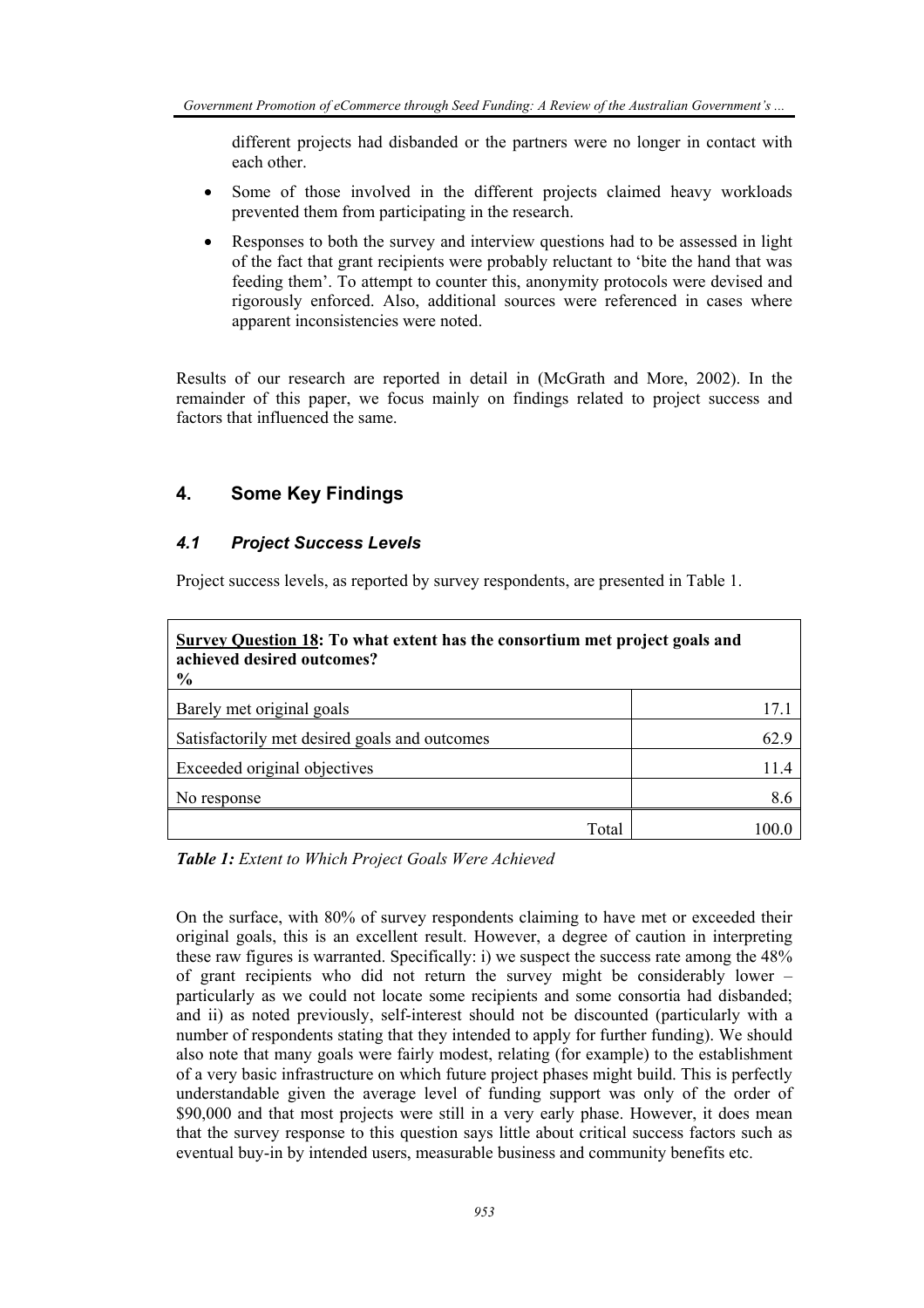Some projects, however, have achieved indisputable commercial success, a good example being TradeData. TradeData provides an information service to business and governments based on detailed up to date information on thousands of traded products. The data is sourced from Customs declarations. Using advanced data mining techniques, the system supplies valuable market information on the size and price structure of markets, it can assess market shares, identify market opportunities, and can assist in assessing the effectiveness of its customers' market strategies. The facility was established in the mid-1990s – as a joint undertaking of Victoria University's Centre for Strategic Economic Studies and the Department of Applied Economics. Following the award of an ITOL grant in 1997, development was undertaken that enabled the organization to develop and test its technology, leading to the spin-off of its commercial arm in 2000. The commercial venture is now self-sustaining and both its customer base and the range of its operations continue to expand. One of the company principals believes the ITOL grant was critical:

*Without this [ITOL grant], we probably wouldn't be in the position we are now in… [It] has revolutionised our business… we can do all sorts of new analysis that we couldn't have done or even contemplated before… It's given us a twenty-fold increase in performance, [which] was all theory until this project (Interviews, 2001).* 

TradeData is by no means alone. Other ITOL projects that have achieved commercial success include the Water Industry Alliance Portal (designed to promote commercial cooperation between South Australian SMEs involved in the water industry), the Australian Tourism Data Warehouse (an on-line tourism destination and marketing services application) and My Southwest (a portal, sponsored by the local Chamber of Commerce, designed to promote the South West region of Western Australia). More detail on the first of these ventures is presented later in the paper.

# *4.2 Project Motives*

Many of the consortia included members who were industry associations, technology providers, and business enterprises. In most (80%) of the projects surveyed, collaboration for the project was initiated by the principal grant recipient. In a number of cases (20%), the consortium partners had worked together before. Partners were generally (54%) based in both metropolitan and non-metropolitan areas, in single or multiple Australian States. There were three projects whose consortium members were based in non-metropolitan areas exclusively and only one project surveyed that had a global scope or links to partners outside Australia. The notion of "co-opetition" (Ordanini and Pol, 2001; p.282) was brought to life in 30% of the projects surveyed where members of the consortium were collaborating with their competitors. The primary contribution of project partners was in the form of 'knowledge and expertise' with most of the principal grant recipients providing project management support.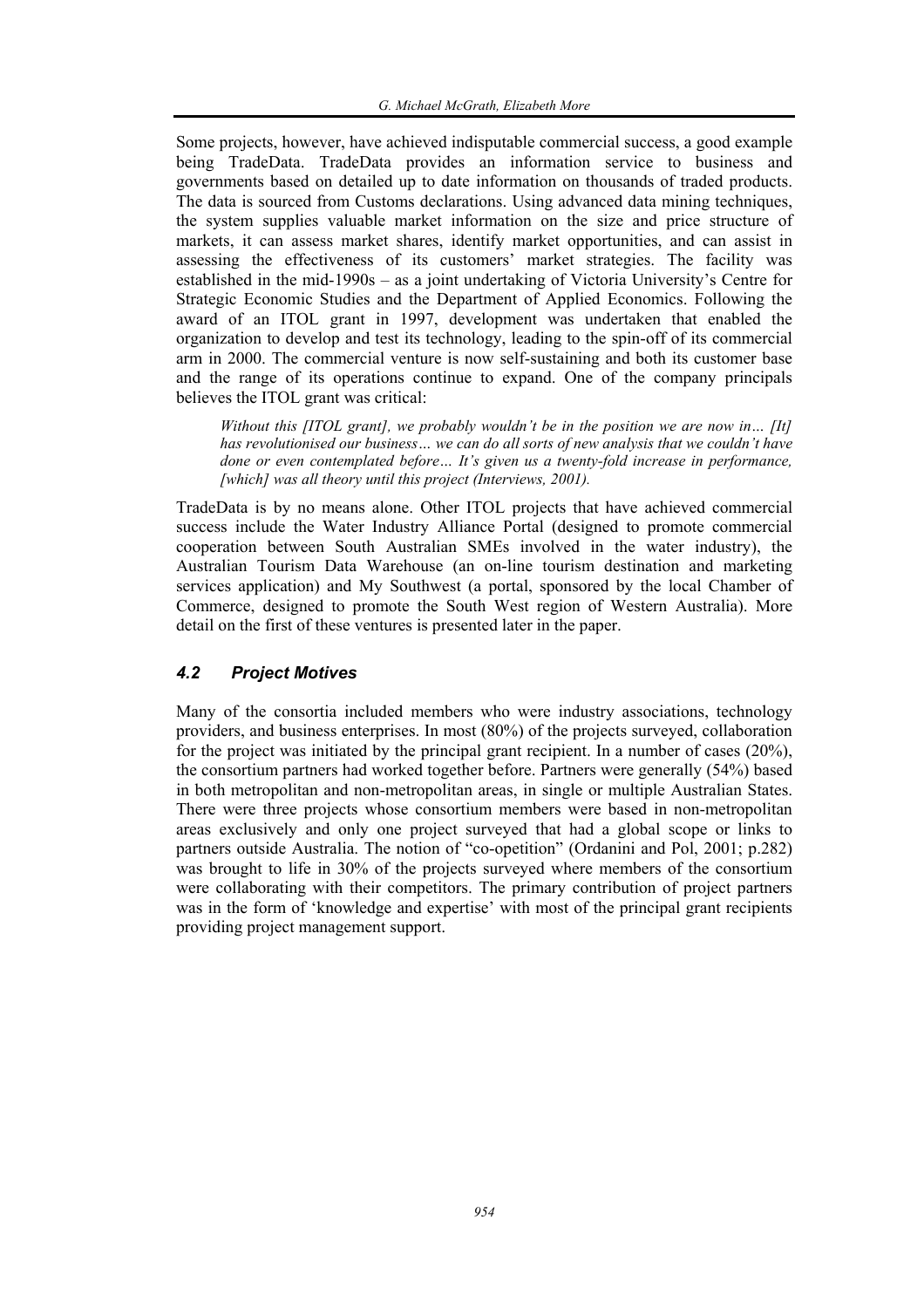

*Government Promotion of eCommerce through Seed Funding: A Review of the Australian Government's ...* 

*Figure 1: Project Motives* 

As is illustrated in Figure 1, The following were cited as the most important motives for establishing the consortium: i) to develop new products or services (71%); ii) to increase credibility  $(57\%)$ ; iii) to enrich organizational ability and learning  $(49\%)$ ; iv) to facilitate regional or international expansion (43%); and v) to implement industry standards (37%). Surprisingly, 77% said they did not form their consortium to effectively compete against a common competitor. Our findings provide some support for Yeshekel et al.'s (2001) theoretical explanations for parties entering strategic alliances: namely, to create synergistic and competitive advantages through expanding an organization's resource base; and to build an organization's skills and capacities through acquisition of specialized and vital knowledge from other organizations.

# *4.3 Project Schedules*

| Table 2: Extent to Which Project Milestones Were Met |
|------------------------------------------------------|
|------------------------------------------------------|

| Survey Question 19: To what extent was the project able to meet most of its<br>milestones? | $\frac{6}{9}$ |
|--------------------------------------------------------------------------------------------|---------------|
| With significant delays                                                                    | 51.4          |
| As planned                                                                                 | 31.4          |
| Ahead of schedule                                                                          | 8.6           |
| No response                                                                                | 8.6           |
| Total                                                                                      | 100.0         |

At first glance, there is an apparent inconsistency here: specifically, 80% of respondents stated that they met or exceeded their project goals (see Table 1), yet 51.4% of the same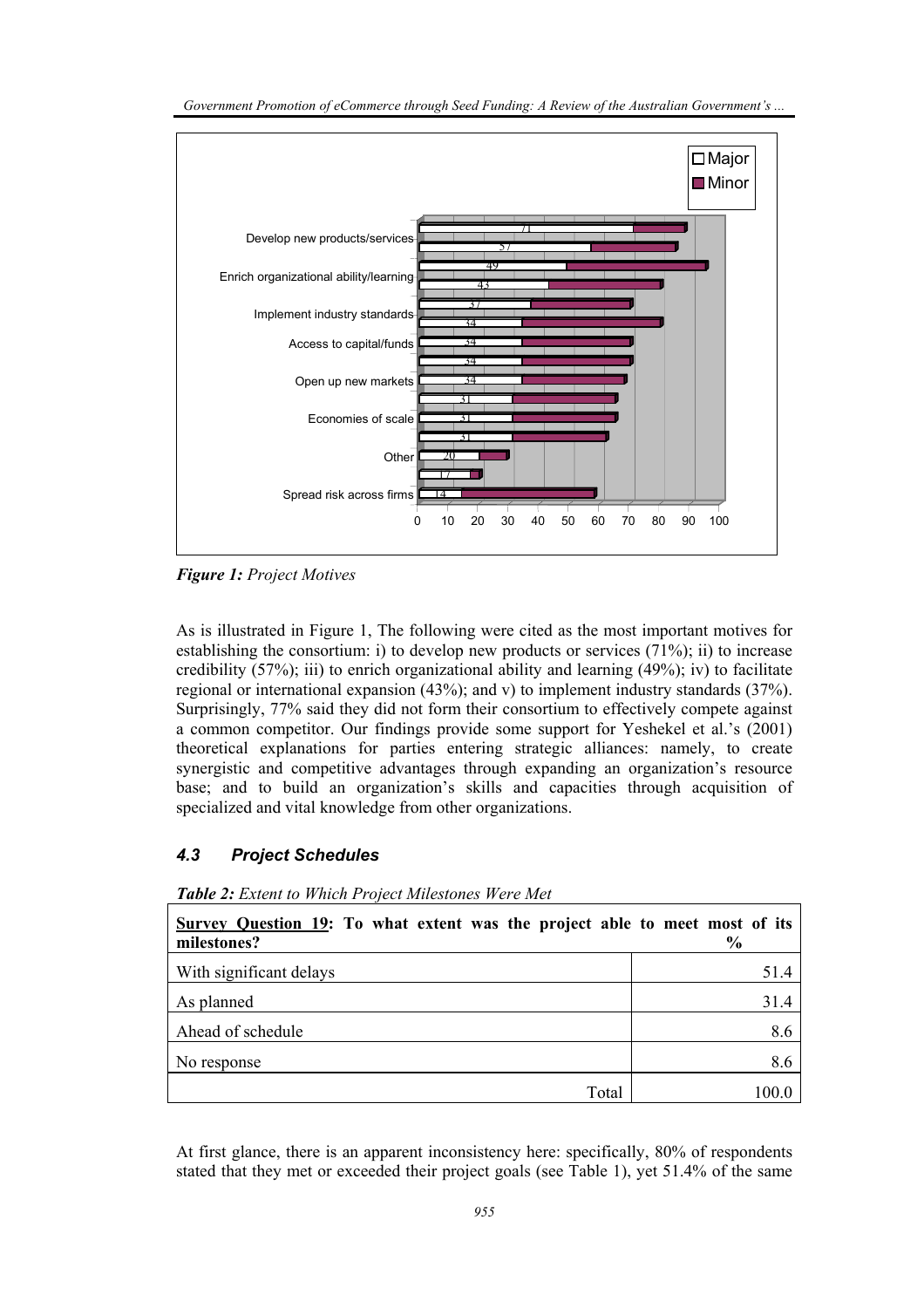respondents reported significant delays (Table 2). In interviews, the reason for this discrepancy became apparent: namely, many of these projects were classed more as infrastructure development, research and development or 'proof of concept' exercises. As such, project schedules and milestones did not assume the same importance as they might in mission-critical, mainstream information systems developments.

## *4.4 Problems Encountered*

| Survey Question 22: What type of problem most influenced the outcome of your<br>project? | $\frac{6}{9}$ |
|------------------------------------------------------------------------------------------|---------------|
| Operational                                                                              | 25.7          |
| Technology                                                                               | 25.7          |
| Relationship                                                                             | 14.3          |
| Change management                                                                        | 22.9          |
| Standards                                                                                |               |
| No response                                                                              | 11.4          |
| Total                                                                                    | 100.0         |

*Table 3: Most Significant Type of Problem Encountered?* 

From Table 3, it is apparent that operational, technology and change management problems were considered (roughly) equally culpable when assessing reasons for difficulties encountered (leading to missed milestones and objectives not realized). Operational problems include aspects such as funding and resourcing difficulties; technical problems cover hardware, software and data communications difficulties; and change management problems include end-user resistance and lack of interest, resistance to innovation, power-political factors and the like. As implied, relationship problems refers to difficulties in managing consortia relationships; and standards problems include difficulties encountered in setting and conforming to agreed standards (and, in some cases, even finding appropriate standards). When these broad categories are broken down further, however, a somewhat different picture emerges. That is, respondents were asked whether or not they encountered specific types of problems and (partial) results are presented in Figure 2.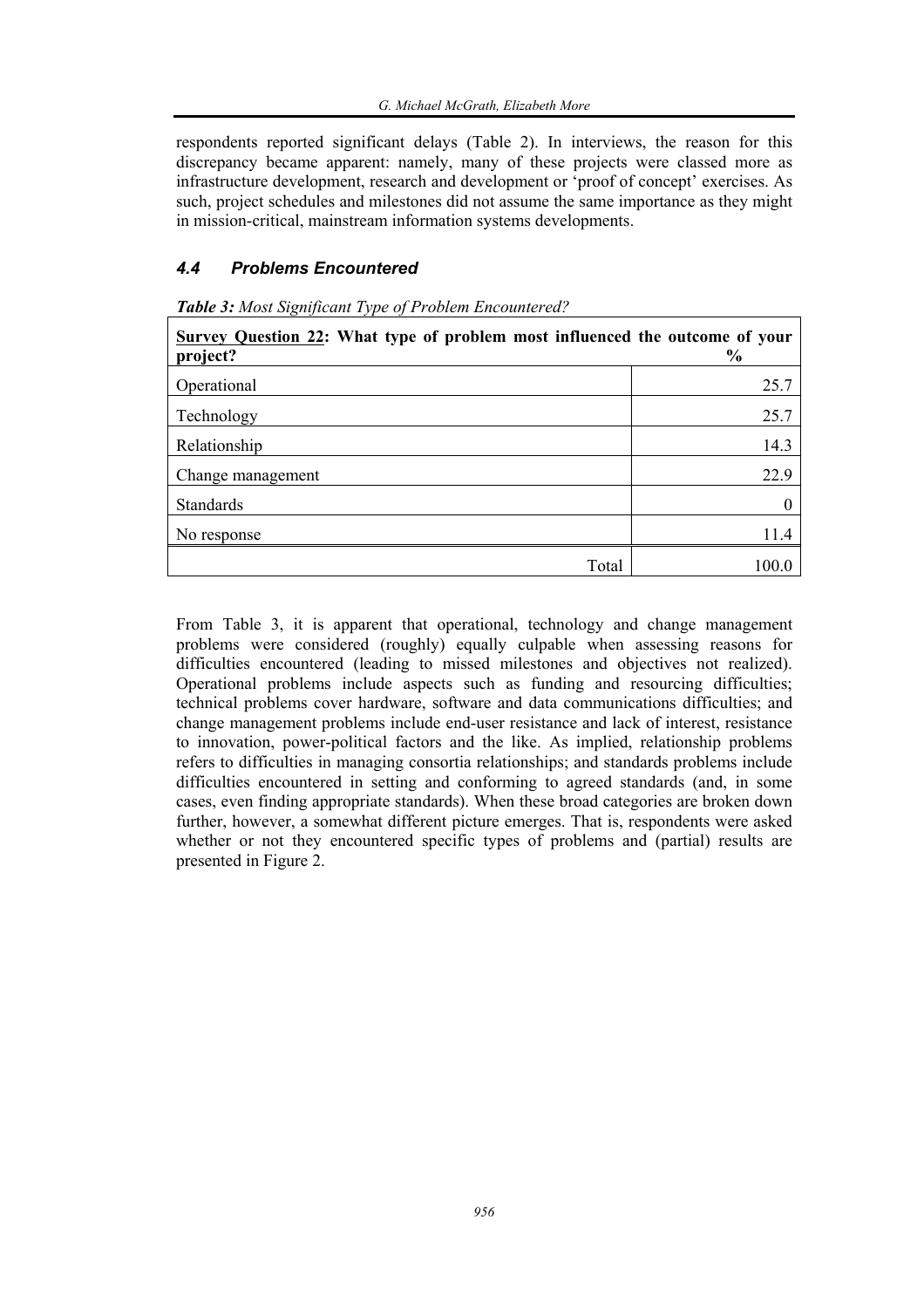

*Government Promotion of eCommerce through Seed Funding: A Review of the Australian Government's ...* 

*Figure 2: Percentage of Projects Encountering Problems* 

From Figure 2, we can see that the major problems encountered were estimating and securing resources. Also a lack of time to devote to projects was rated the fourth most serious problem. Thus resourcing issues were clearly the most problematic and, understandably, this was most evident in projects where little progress had been made. Also, in many cases, it was evident that there had been a very substantial underestimation of the effort (at the coalface) required to bring potential end-users (particularly SMEs) on-board and provide them with required levels of ongoing support. For example:

*I mean a lot of it was done marvellously well. Technically the project management and everything else at the more senior levels of cooperation …. But then once they got down to the point at which they had to bring in the [SMEs] and get buy-in there, that's where the whole thing fell down. … There's a need for a more independent third party, sitting in the middle, who can put the effort in and almost wear the white coat between the parties. … There might be industry associations … [but] they still don't drill down to this stage of going out and doing the hard work and making things happen (Interviews, 2001).* 

Preparing information systems so that they could interface with the project infrastructure (particularly database schema consistency) was a problem area mentioned by many interviewees (even though standards issues were not rated much of a problem in survey responses - see Table 3). However, almost all interviewees stated that they had greatly under-estimated the time they would have to devote to their targeted end-users. Not surprisingly then, from Figure 2 again, we can see that end-user change management problems (lack of interest and resistance, and awareness-raising and training) ranked just behind resource issues in terms of difficulties encountered. Some interviewees referred to well-known problems associated with small business:

*You see, we are all faced with the same problem of trying to supplement and assist these small businesses that … have enormous cash flow problems, limited capital input … . They are trying to exist as an individual business, but they need the safety of a collective group of like people, under a banner, that can give them economies of scale (Interviews, 2001).*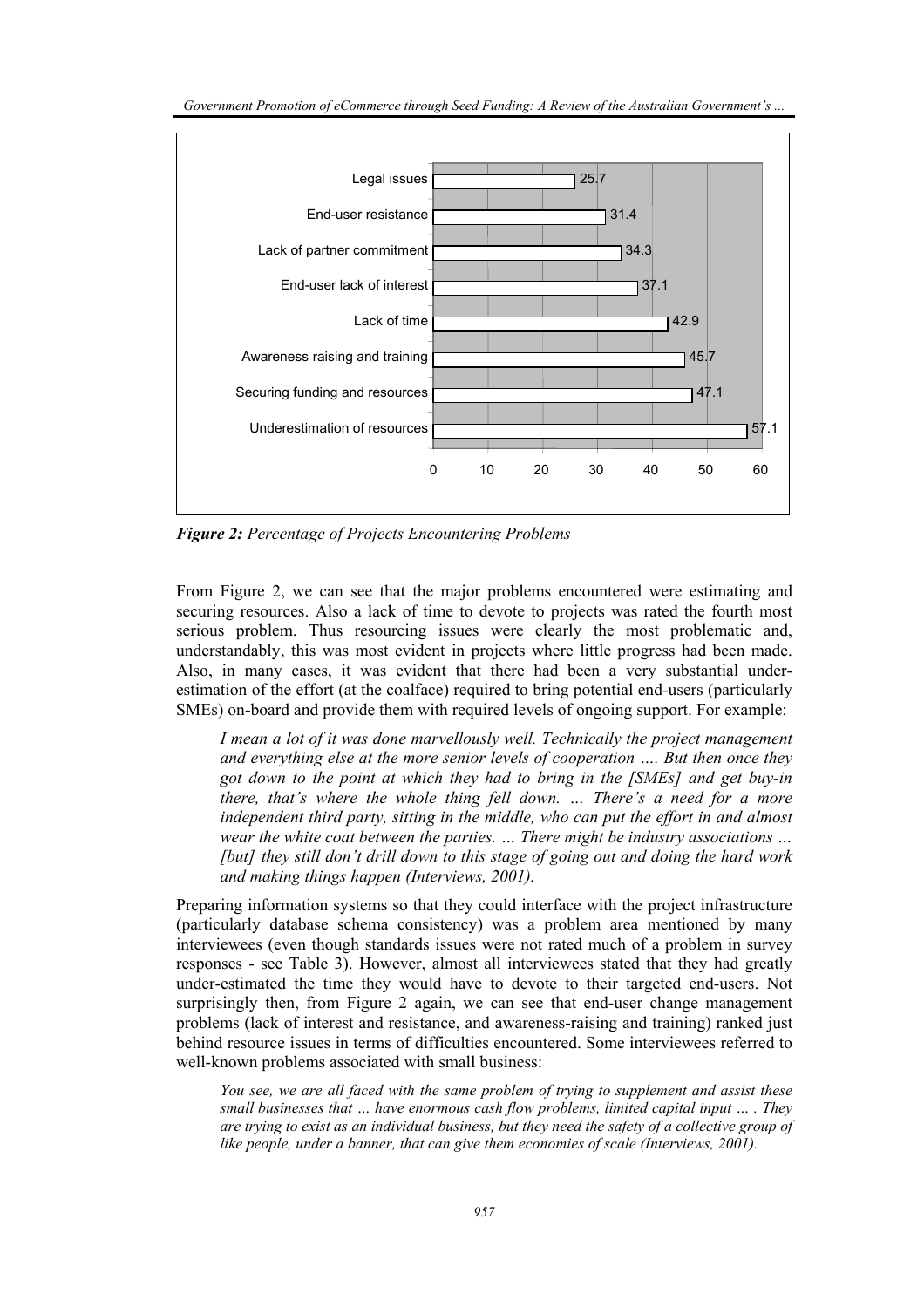A few project participants raised the issue of underpricing or not costing services and the problem that things that were provided for free were not valued and appreciated. As one interviewee noted in hindsight:

*people's perception of the value of something is clouded by how much they've had to pay for it… . It might have been a harder sell to get people to pay a subscription fee … but we would have picked up people who genuinely wanted to take advantage of what the technology offered (Interviews, 2001).* 

Finally, in our survey responses, problems faced in managing consortia relationships were not ranked all that highly (in comparison to the other broad problem categories – see Table 3). However, from Figure 2, we can see that lack of partner commitment and legal issues ranked 6 and 8 (out of a total of 26 problem types) among survey respondents. These are definitely relationship management issues and, while not completely reflected in our survey results, the whole area of effectively forging and managing collaboration was consistently brought up by interviewees as one of *the* most critical success factors for ITOL projects.

# **5. Relationship Management**

As Paul and Antonio (2001; p.39) have noted, the most prevalent leadership flaw in eBusiness initiatives is a failure to nurture and manage the change that new economy business models create. Inter-organizational collaboration is absolutely intrinsic to eCommerce initiatives and, clearly, one of the strengths of the ITOL program comes from its insistence on projects being implemented by multi-partner alliances or consortia. As the survey results showed, the majority (69%) believed project outcomes were better achieved because of collaboration and sharing of resources. Yet one interviewee (2001) emphasised the *"complex matrix of collaboration".* Nowhere was this more evident than in the highly-successful South Australian Water Industry Alliance Portal project.



Figure 3: Water Industry alliance structure.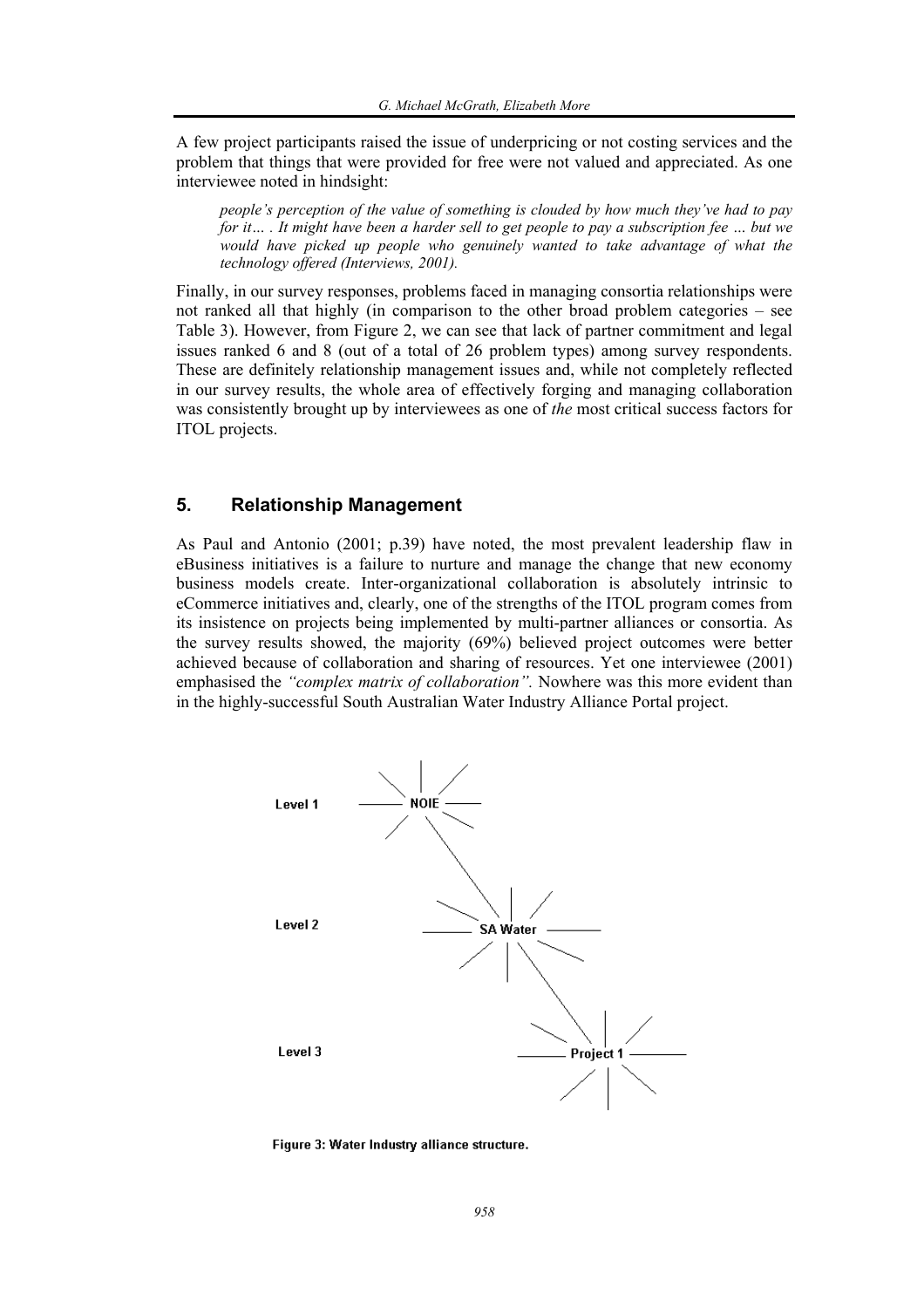The portal (http://www.waterindustry.com.au) has changed the culture of the water industry in South Australia. Here there is a most interesting mix of government and private sector participants and where (Interview 2001) *"the only way to work was to produce an alliance with an independent broker."* It is claimed that the alliance is *"… the only type in the world* — *a purely commercial cluster (not individual associations) and not technologically driven" (Interview, 2001).* With 170 financial member companies and a preponderance of SMEs lacking export skills, the alliance has members collaborating and sharing resources and IP and joint bidding for projects. The philosophy of the alliance is *"providing integrated solutions" (Interview, 2001).*

The Water Industry Alliance formed in 1998 includes 170 South Australian based companies and related organizations seeking to develop their export markets, or wishing to form strategic alliances with other water related organizations in Australia and offshore. The Alliance is focussed on networking and dissemination of strategic information on emerging and current business opportunities. Member companies are encouraged to join together in strategic alliance teams to tender for specific projects.

The Water Industry Alliance portal is exceptional in that it was not simply designed for information dissemination; it was specifically aimed at promoting online collaboration. By using the portal as a focal point for reviewing business opportunities and for communicating with each other, the alliance members are able to form business clusters that enhance their competitiveness and ability to offer innovative cost-effective solutions to customers in Australian and overseas. The portal is industry-driven and was identified as a priority need by the alliance members.

Figure 3 shows the various levels of networking and collaboration happening in this project. As the diagram shows, NOIE is the central facilitator (at Level 1) and, in the early stages of the project (grant application preparation and evaluation) is right at the centre of most activity. But later when the grant is approved, NOIE's involvement diminishes and its facilitation role is taken over by the project consortium (or SA Water at Level 2). Finally, when different consortiums are formed and win projects, SA Water's role is reduced to what is essentially, a watching and monitoring brief.

One further point we should note here is that, while effective collaboration at all levels is essential, the role of SA Water in facilitating and maintaining alliances was absolutely critical – and, indeed, in our view this was the single most important critical success factor with respect to this project. Furthermore, their role extended way beyond provision of the portal, the generation of content and signing up alliance members - with one especially important activity being their vigorous promotion of regular, informal, social get-togethers where alliance members could establish ties and friendships not generally feasible in a purely virtual world.

It was clear that in this case the right person was put in charge of the alliance, a project manager who was most effective at building relationships (on-line and face-to-face), establishing a working trust among consortium members, and weaving the fine balance between conflict and consensus. The project revealed the benefits of well-managed networking and relationship-building partnering practices and mindsets rather than a focus purely on transactions. Moreover, there was a real understanding of interdependence, of one organization's fate linking with a myriad of others in co-creating and utilizing opportunities (Conlon and Giovagnoli, 1998). Finally, the project avoided what Davies (2001) has claimed is the major reason alliances fail – that of opportunistic behaviour.